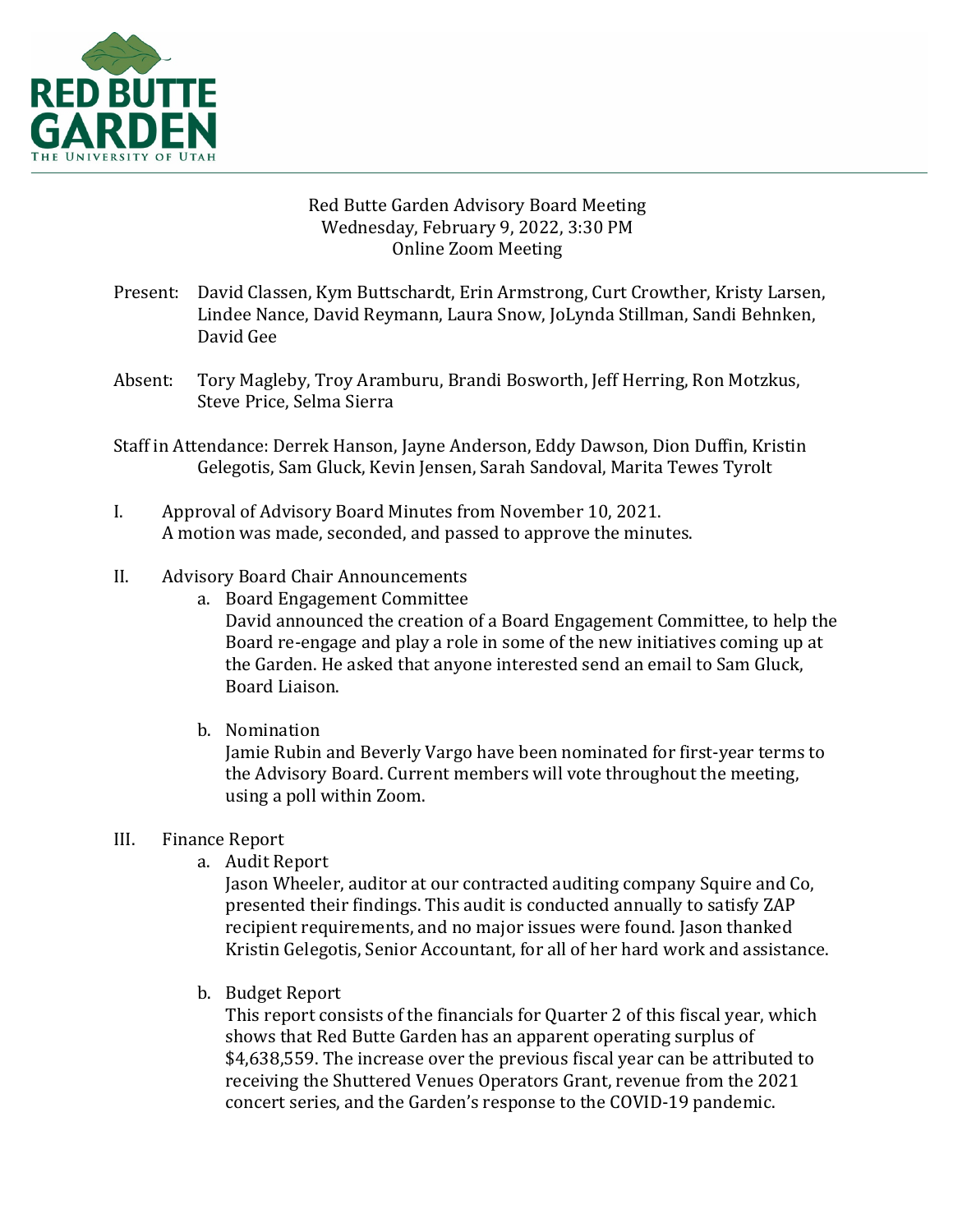c. ZAP Preservation Committee

Each year Red Butte Garden is asked for a contribution to the ZAP Preservation Committee, which helps to keep ZAP intact. However, as this is not a permitted use of University funds, we ask that Board members help cover the annual dues. Kym will send a follow up email with details on how to assist for those interested.

# IV. Executive Director Update

a. Museums for All

We are now a part of Museums for All, through which anyone on a food assistance program can gain free or reduced admission to participating institutions - we opted to provide free admission. After signing up we received a call from the County Health Department asking if we would be willing to add members of the WIC (Women, Infants & Children) program here in Salt Lake, so they are included as well.

b. Events & Guest Services Director Search

The search is underway for the new Director of Events & Guest Services. There was a strong applicant pool for this position, and we will hopefully be making an offer next week. In the meantime, Derrek has been getting the position programmed for the year so there is a smooth transition.

# V. Nominating Committee

After tallying the in-meeting votes as well as those sent in from members who were unable to make it, both candidates were approved for addition to the Board. As this was an off-cycle nomination, their terms will roll back to a November 2021 appointment. We will be nominating new members again as well as voting on second terms later this year.

# VI. iSEE Presentation

Sarah Sandoval, School Programs Manager, gave a presentation on iSEE – Informal Science Education Enhancement - which is a collaboration of Utah science and engineering nonprofit organizations. iSEE partners offer programs to every K-12 public and charter school in the state, ensuring equitable access to the educational resources we provide to teachers and students, regardless of where they live in Utah.

Kym asked if private schools had the option to pay for this programming if they wanted to bring students to the Garden. Sarah let the Board know that we can provide programs to private schools, as long as they aren't taking up any resources that would go to public schools. Because of this, our Virtual Garden experience would be a great option for them.

# VII. Staff Reports

a. Bridges Trail

Kym asked about the status of the Six Bridges Trail. Kevin Jensen, Project Manager, informed everyone that the trail was completed at the end of 2021,